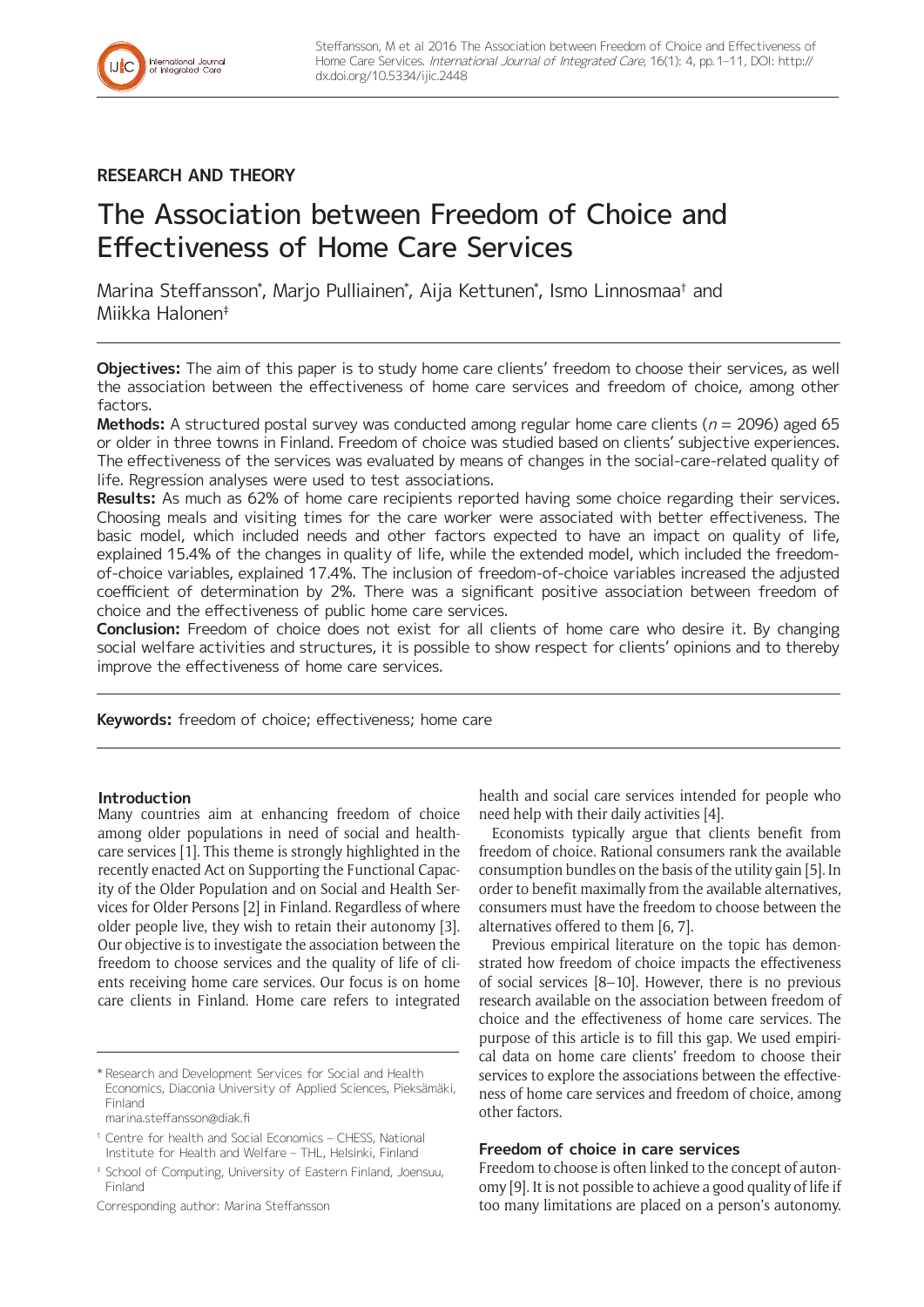For example, the Economic and Social Research Council's Growing Older programme has studied factors that influence the quality of life of healthy older people. Freedom of choice was among the 10 most important factors that older people listed as the most important for their quality of life [11]. However, the value of freedom of choice and autonomy in the life of older people is not uniformly understood among older people and their carers [9]. Anyone working with older people should be aware of heterogeneous preferences and needs among individuals and respect these differences in their work as a way to truly advance freedom of choice [12, 13].

Duncan-Myers and Huebner [8] studied the relationship between freedom to choose and quality of life. Their results indicate a positive correlation between these two, particularly when choices are related to common tasks such as eating and freshening up [8]. The study of Vaarama, Luoma and Ylönen showed that autonomy was most respected in regard to going to bed and getting up, and the least in regard to planning daily schedules [14]. Berglund, Dunér, Blomberg & Kjellgren studied home care clients' participation in drafting their care plans. When plans were put together, clients desired that the care worker would be the same each time because a familiar worker would make them feel safer. In addition, these clients hoped that care workers' visiting times would be planned to suit their daily schedules [15]. Involving clients in decision-making from the beginning and trying to understand their motives has been found to improve the adaptation of services to better fit the individual needs and preferences of clients [16, 17]. Receiving information about one's choice options is significant in how freedom of choice is utilised. Older persons are exposed to a higher risk of being excluded from information because information might not be available in a form suitable for them, or it may not be sufficiently well targeted to them [18]. However, older persons are capable of expressing their opinions and providing meaningful points about their care [10].

#### **Importance of impairments**

Individuals need care when their ability to function decreases, with services offered to compensate for this [19, 20]. In basic daily activities the greatest need for help experienced by older persons was with toileting and personal hygiene, as well as with eating and drinking. In other daily activities, older persons experienced the greatest need for help with outside activities, such as moving around [14]. Some older persons see help as a relief, whereas others find it difficult to adjust to the idea that a stranger enters their lives, makes decisions on their behalf and changes their habits [21]. However, when adaptation takes place over time, they may again become able to feel pleasure regardless of the decrease in their functioning [22].

## **Effectiveness of social services**

Effectiveness means the desired change in the outcome, caused by an activity [23]. Decision-makers who are responsible for funding and providing the necessary social services require information about the effectiveness of services in order to make justified decisions on the allocation of scarce resources [22, 24]. In the last couple of decades, parties organising social services have paid a great deal of attention to quality of life as a desired objective of services, and to the relationship between the utilisation of services and quality of life. Quality of life is based on a person's comprehensive assessment of his or her own life and social circumstances [25].

Since the beginning of the new millennium, the wellbeing and quality of life of older people have been regularly studied in Finland by the National Research and Development Centre for Welfare and Health and later by its subsequent incarnation as the National Institute for Health and Welfare [7, 14, 26, 27]. These and several other studies have shown that good health, adequate ability to function, social networks, psychological well-being and adequate livelihood are factors associated with the quality of life and well-being of older persons [6, 27–29]. The experienced quality of life of people aged over 80 shows certain prominent features that are typical of this phase. Features decreasing quality of life include problems with functioning, dependence on help from others, experience of the appropriateness and sufficiency of help received, ability to handle tasks that require cognitive skills and a sense of insecurity [6, 29, 30]. Care provided at home and being able to trust that home care services are available if needed improve quality of life [7, 30].

Based on economic theory and earlier empirical studies, we hypothesise that older people want to be able to choose services. The other hypotheses are that impairments and functioning as well as services that compensate for impairments are associated with the effectiveness of home care, while freedom to choose services is positively associated with effectiveness.

#### **Data and methods**

Research data were collected during autumn 2013 and spring 2014. A structured postal survey questionnaire was sent to all regular clients aged 65 or older in the Pieksämäki and Hämeenlinna areas and Hospital District of East-Savo in Finland ( $n = 2096$ ) who were recipients of publicly organised home care and who fulfilled the inclusion criteria. The response rate was 50.3% ( $n = 1054$ ). Given the respondents' advanced age and decreased capacity to function, we consider the response rate to be high. The study conformed to the ethical principles of the Declaration of Helsinki. Participants took part voluntarily and signed an informed consent. In addition, the use of client information was authorised by the social and healthcare authorities of the study areas. Given the number of questions and the fact that clients themselves completed the questionnaire, a Mini Mental Status Examination was applied as an exclusion criterion. The Mini Mental Status Examination measures cognitive impairment [31]; if a client scored under 19 points in the test, he or she was not included. If no Mini Mental Status Examination was completed, it was assumed that the client was capable of answering the questions independently. It is usual that cognitive capacity will be examined only when it appears to be decreased. The respondent's service utilisation data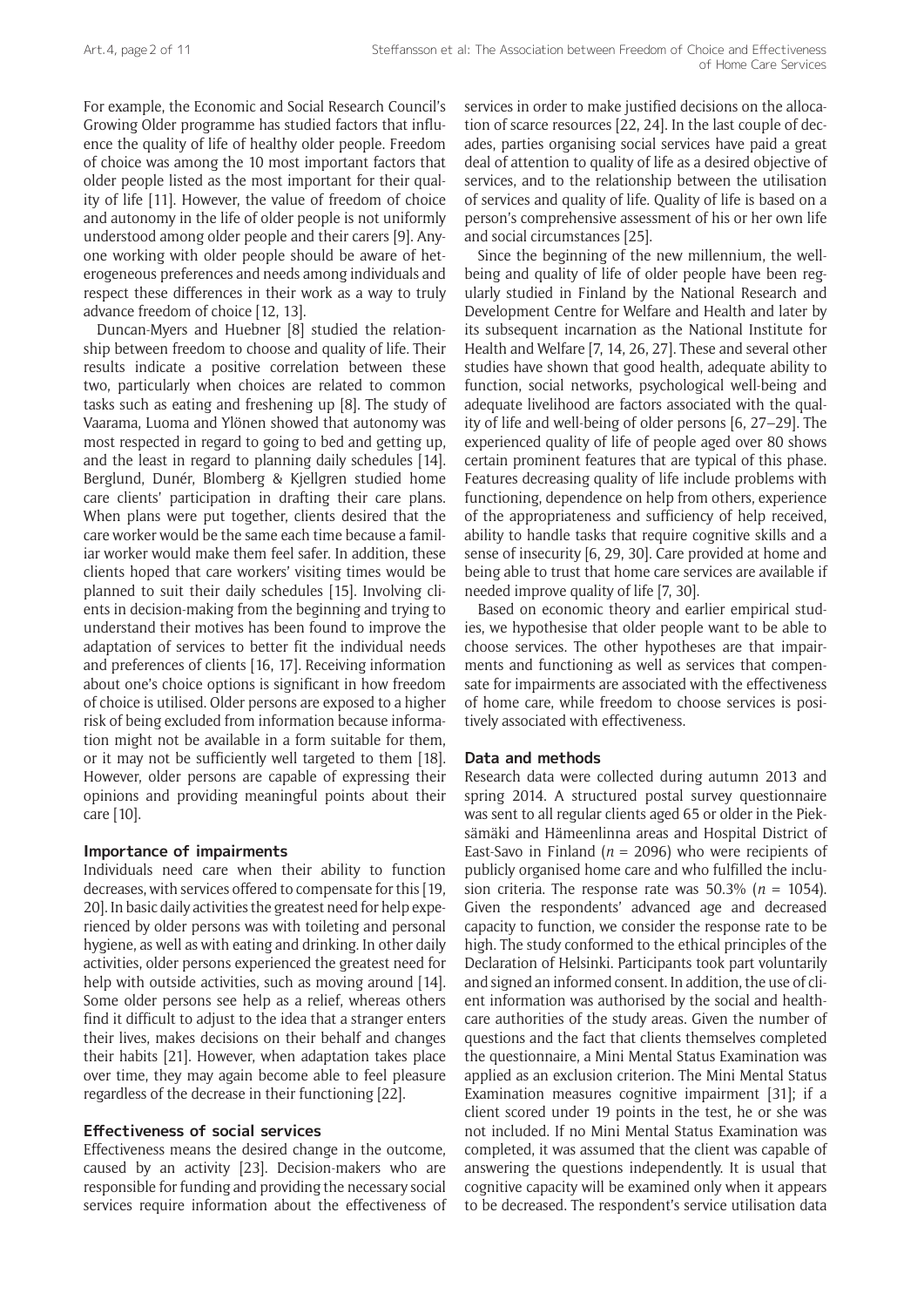were obtained from the 2013 home care client information systems administered by local authorities. In Finland, home care consists of home services provided under the Social Welfare Act [32] and home nursing provided under the Primary Health Care Act [33]. Home services are supplemented by support services, such as meals, clothing care, bathing and sauna, cleaning, help with shopping and other personal businesses, transport and errand services as well as support in social contacts [34]. The selection of support services differed slightly between the areas, and for this study we selected those support services that were common in all three study areas (**Table 1**).

The freedom to choose was measured using individuals' subjective experiences of the services they receive (see **Table 2**.)

The effectiveness of home care was measured by studying changes in social-care-related quality of life with the adult social care outcomes toolkit (ASCOT) measure. ASCOT is a preference-weighted quality-of-life toolkit suitable for adult social care. ASCOT combines eight domains of quality of life with preferences using English preference weights [35], since there are no Finnish weights available. ASCOT has been used in a number of studies to measure socialcare-related quality-of-life outcomes or effectiveness of adult social care [36–38]. The National Institute for Health and Care Excellence mentions ASCOT as a very rare outcome measure. The National Institute for Health and Care Excellence considers it suitable for use in measuring and valuing the effects of social care [39]. The areas and levels of quality of life in ASCOT [35] are described in **Table 3**.

Version INT4 (the four-level interview tool for use with people who live in community settings) of the ASCOT toolkit was used. That version was designed initially with an interview format, and it is suitable to measure effectiveness or the outcome change due to the service use. The version measures current quality of life with services

received (current social-care-related quality of life) as well as the expected quality of life without services (expected social-care-related quality of life). The difference between these two shows the change in social-care-related quality of life (social-care-related quality of life gain) [40]. In this study clients completed the questionnaire themselves. How respondents were able to cope with the number of questions posed a challenge. Especially the number and form of questions included in the ASCOT toolkit proved to be challenging for the respondents. Of all the respondents, only 517 had adequately completed the questionnaire. The missing observations were imputed by using model-based imputation methods in order to calculate the quality-of-life values. Another challenge was whether the respondents could understand properly which services the questions dealt with. Some clients also used services other than those of municipal home care. Therefore, a different inquiry form was structured for each study area, the point being to highlight to the client the services with which the questions dealt. Some ASCOT tools have been translated into Finnish using the back-translation procedure, but version INT4 is not among those. INT4 was translated for the purposes of this study using an earlier translation of version SCT4 (the four-level self-completion tool for use with people who live in community settings) that was translated according to the required procedure. Using the ASCOT INT4 interview tool as a self-completion questionnaire in addition to the translation was, as required, discussed with the ASCOT group of the University of Kent.

If older persons feel their health and/or functioning to be insufficient and have problems doing normal things for themselves, then this can influence their quality of life. Since social care aims to compensate for impairments – whether the cause is physical, mental or emotional – functioning can also influence service receivers' experiences of care.

| <b>Home services</b>                                                                                                                                                                                                                                  | Home nursing                                                        | <b>Support services</b>                                                                                                                        |
|-------------------------------------------------------------------------------------------------------------------------------------------------------------------------------------------------------------------------------------------------------|---------------------------------------------------------------------|------------------------------------------------------------------------------------------------------------------------------------------------|
| - Ensure sufficient care for clients<br>- Ensure good quality of life<br>- Ensure autonomy for all clients through support and help<br>with tasks that these clients are unable to manage with on<br>their own or without the help of their relatives | – Nurse clients at home<br>according to physician's<br>instructions | – Meal service<br>– Help with shopping and other<br>personal business<br>- Bathing and sauna services<br>- Safety services<br>- Cleaning tasks |

**Client:** Individuals who cannot manage their daily tasks independently or with help from their relatives or other service. Client's care requires professional social and healthcare staff. The need for services is daily or occurs several times a week. Services are granted on the basis of individual assessments of service needs

**Table 1:** Home care services and clients in the study area.

– Yes

 $-$  No

**Table 2:** Questions relating to freedom of choice.

I get to choose (check where applicable)

<sup>–</sup> Care worker

<sup>–</sup> The time when my home care worker visits me (e.g. morning, daytime, evening)

<sup>–</sup> The day on which my home is cleaned

<sup>–</sup> My meals (e.g. from a menu)

I would like to influence the home care services I receive: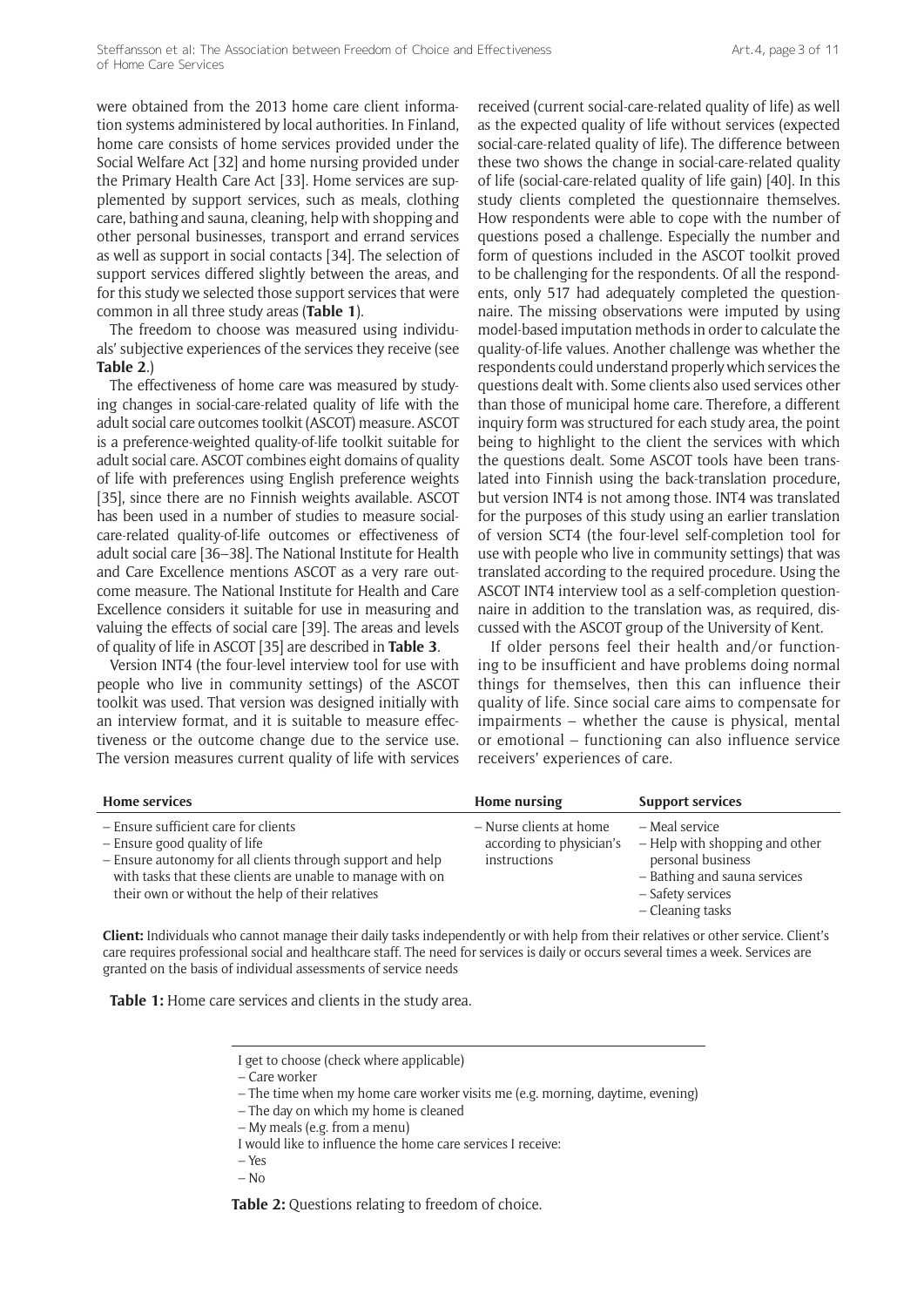| <b>Domains</b>                                                                                                                                                                                                                                | Levels                                                                                                                                                                                                                                                                                                                                                                                                                                                                                                                                                                                                                                                   |
|-----------------------------------------------------------------------------------------------------------------------------------------------------------------------------------------------------------------------------------------------|----------------------------------------------------------------------------------------------------------------------------------------------------------------------------------------------------------------------------------------------------------------------------------------------------------------------------------------------------------------------------------------------------------------------------------------------------------------------------------------------------------------------------------------------------------------------------------------------------------------------------------------------------------|
| 1) Control over daily life<br>2) Personal cleanliness and<br>comfort<br>3) Food and drink<br>4) Personal safety<br>5) Social participation and<br>involvement<br>6) Occupation<br>7) Accommodation cleanli-<br>ness and comfort<br>8) Dignity | 1) Ideal state: The individual's wishes and preferences in that particular aspect of their life are<br>fully met<br>2) No needs: The individual has no needs or the type of temporary trivial needs that would be<br>expected in this area of life for someone with no impairments<br>3) Some needs: Some needs are distinguished from no needs by being sufficiently important or<br>as frequently affecting an individual's quality of life<br>4) High needs: High needs are distinguished from some needs by having mental or physical<br>health implications if they are not met over a period of time. This may be because of severity<br>or number |

| <b>Dimensions</b>                                                          | Three-level answer options |
|----------------------------------------------------------------------------|----------------------------|
| 1) Mobility (walking)                                                      | 1) No problems             |
| 2) Self-care (washing or dressing)                                         | 2) Some problems           |
| 3) Usual activities (work, study, housework, family or leisure activities) | 3) Extreme problems        |
| 4) Pain/discomfort                                                         |                            |
| 5) Anxiety/depression                                                      |                            |

**Table 4:** Functioning, EQ-5D measure.

**Table 3:** The ASCOT measure.

| <b>Variables</b>                     |                                                                                                                                                        |
|--------------------------------------|--------------------------------------------------------------------------------------------------------------------------------------------------------|
| Demographic variables                | Age; gender; marital status                                                                                                                            |
| Coping at home                       | Any children? Do they live at home? Does help from relatives or friends influence<br>coping? Are the currently received home care services sufficient? |
| Information about home care services | Received sufficient information? More information available if needed?                                                                                 |
| Socio-economic status                | Highest degree of education; subjective financial standing                                                                                             |
| Living environment                   | Place of living; type of housing                                                                                                                       |
| Utilisation of services              | What home care services are in use? For how long she/he has used it?                                                                                   |

**Table 5:** Characteristics of the sample included in the analyses.

This is why it is recommended that, when studying quality of life, information about respondents' health and/or ability to function should be included in the analysis [41]. To describe functioning, we used a three-level version of the EuroQol-5D (EQ-5D) measure, [42], which yields the clients' subjective evaluations of their ability to function (**Table 4**).

Our literature review showed that the quality of life of older people is associated with many factors other than simply functioning. Of these, the key variables were included in the analysis (**Table 5**).

#### **Methods**

Data were analysed using R software. The associations between effectiveness of home care and freedom to choose and other explanatory variables were studied using multivariate regression analysis. The regression model was constructed in two phases. First we tested the assumption that the impairments and needs brought about by ageing impact effectiveness, i.e. the social-care-related quality-oflife gain. In the second phase, the model was expanded in accordance with the second assumption about the association of freedom of choice with effectiveness. When selecting the variables, the adjusted coefficient of deter-

mination was used, as it is an accepted method to test how well the model matches the data.

The models were adapted to the part of the data from which answers to the question 'Would you like to influence the home care services you receive?' do not suffer from missing observations. The explanatory variables in the models include only age as a continuous variable. Other explanatory variables in the data set are categorical. Variables of several categories were combined into classes. This reduces problems that might occur in the models due to the large number of explanatory variables and, in addition, improves the explanatory quality of these variables regarding effectiveness.

The residuals of the models were tested, and in both models they are relatively normally distributed. The distribution is slightly skewed to the right. Greater deviances are slightly more common in the positive direction. However, this does not influence the conclusions drawn on the basis of the coefficients and adjusted coefficients of determination in the models. Heteroscedasticity in the residuals and multicollinearity were also tested. The variance inflation factor was calculated for explanatory variables in the models, as was the generalised variance inflation factor for categorical variables. On the basis of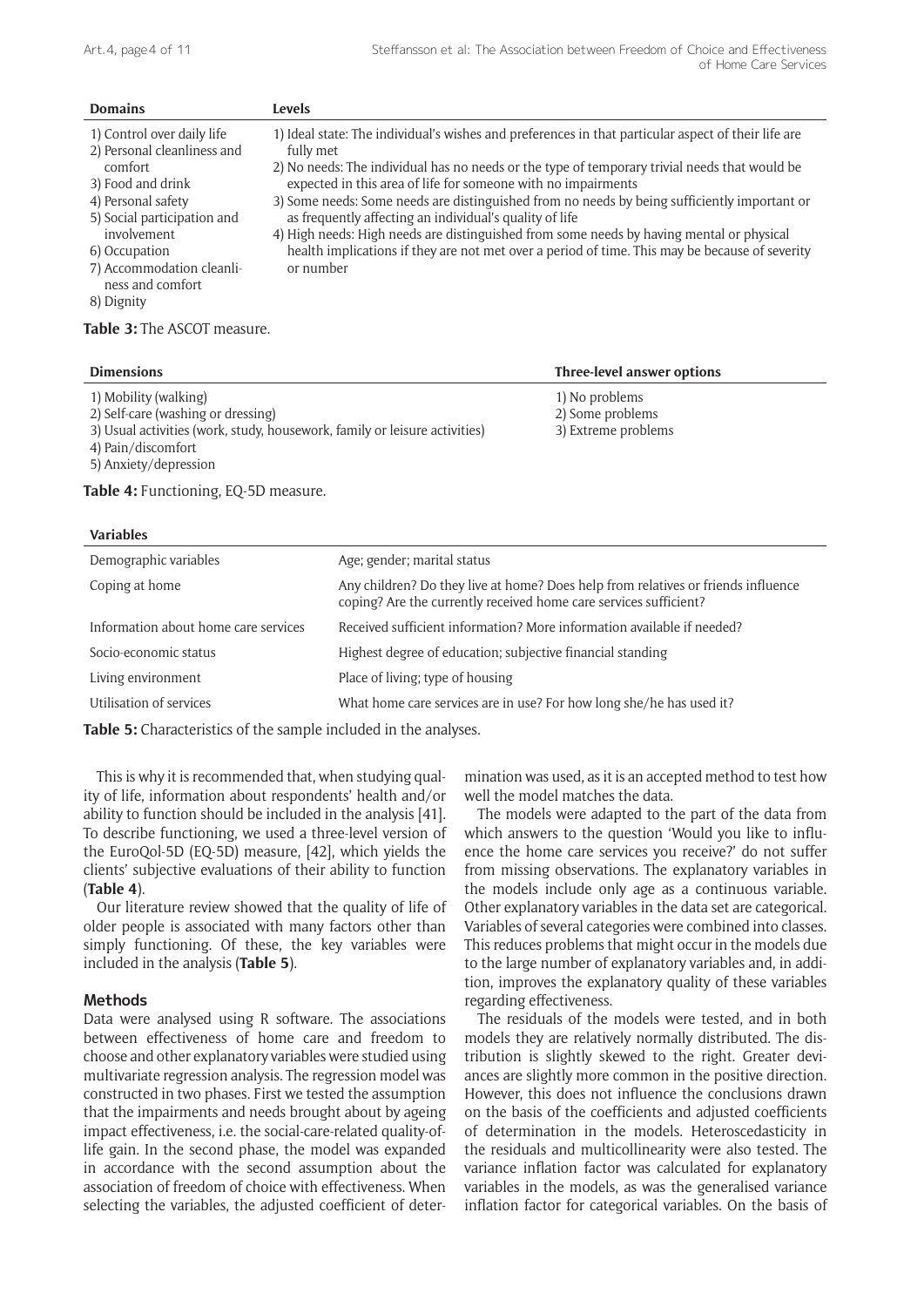the results of these tests, the existence of multicollinearity could be excluded.

## **Results**

The average age of the respondents was 84 years in both Pieksämäki and the Hospital District of East-Savo, and 85 years in Hämeenlinna (**Table 6**). Two-thirds of the respondents were women. Most of the respondents lived alone; about one in five lived with a spouse; only about 4% lived with their children or some other person/s. Most of the respondents lived in urban areas; one in five lived in a rural area. More than 80% of the respondents had living

|                                                     |                                     | All<br>$n = 1054$ | Pieksämäki<br>$n = 233$ | Hämeenlinna<br>$n = 486$ | <b>Hospital District</b><br>of East-Savo<br>$n = 335$ |
|-----------------------------------------------------|-------------------------------------|-------------------|-------------------------|--------------------------|-------------------------------------------------------|
| All $(\% )$                                         |                                     |                   | 22.1                    | 46.1                     | 31.8                                                  |
| Average age                                         |                                     | 84.6              | 84                      | 85.4                     | 84                                                    |
| Gender (%)                                          | Male                                | 30                | 30                      | 29                       | 31                                                    |
|                                                     | Female                              | 69                | 70                      | 69                       | 69                                                    |
|                                                     | $\sf NA$                            | $\mathbf{1}$      |                         | $\overline{2}$           |                                                       |
| Marital status (%)                                  | Unmarried                           | 10                | 8                       | 10                       | 10                                                    |
|                                                     | Married                             | 21                | 25                      | 21                       | 18                                                    |
|                                                     | Common law<br>marriage              | 1                 | 3                       | 1                        | $\overline{2}$                                        |
|                                                     | Divorced                            | 9                 | 10                      | 7                        | 9                                                     |
|                                                     | Widowed                             | 56                | 52                      | 60                       | 58                                                    |
|                                                     | <b>NA</b>                           | 3                 | $\overline{2}$          | $\mathbf{1}$             | 3                                                     |
| Highest education level (%)                         | Vocational or<br>lower              | 83                | 88                      | 77                       | 85                                                    |
|                                                     | Tertiary                            | 13                | 9                       | 19                       | 11                                                    |
|                                                     | $\sf NA$                            | $\overline{4}$    | 3                       | $\overline{4}$           | $\overline{4}$                                        |
| Place of living (%)                                 | Urban area                          | 73                | 73                      | 73                       | 77                                                    |
|                                                     | Rural area                          | 18                | 19                      | 18                       | 14                                                    |
|                                                     | <b>NA</b>                           | 9                 | 8                       | 9                        | $\overline{9}$                                        |
| Type of housing (%)                                 | Owned                               | 67                | 70                      | 68                       | 66                                                    |
|                                                     | Rented                              | 17                | 16                      | 16                       | 18                                                    |
|                                                     | Rental housing<br>for older persons | 11                | 11                      | 11                       | 12                                                    |
|                                                     | <b>NA</b>                           | 5                 | 3                       | 5                        | 4                                                     |
| Any children? (%)                                   | Yes                                 | 81                | 79                      | 82                       | 79                                                    |
|                                                     | No                                  | 16                | 17                      | 15                       | 17                                                    |
|                                                     | <b>NA</b>                           | 3                 | $\overline{4}$          | 3                        | 4                                                     |
| Live $(\% )$                                        | Alone                               | 73                | 72                      | 73                       | 74                                                    |
|                                                     | With someone                        | 23                | 26                      | 23                       | 22                                                    |
|                                                     | $\sf NA$                            | 4                 | $\overline{2}$          | 4                        | 4                                                     |
| Received sufficient information about               | Yes                                 | 64                | 65                      | 60                       | 70                                                    |
| services (%)                                        | $\rm No$                            | 29                | $28\,$                  | 30                       | 25                                                    |
|                                                     | $\sf NA$                            | 7                 | $\sqrt{ }$              | 10                       | 5                                                     |
| Help from friends and relatives influences          | Significantly                       | 56                | 52                      | 60                       | 53                                                    |
| coping at home (%)                                  | Somewhat                            | 27                | 29                      | 27                       | 27                                                    |
|                                                     | Not at all                          | 12                | 15                      | 8                        | 15                                                    |
|                                                     | $\sf NA$                            | 5                 | $\sqrt{4}$              | 5                        | 5                                                     |
| Can cope when aided by the services<br>received (%) | Yes                                 | 58                | 60                      | 52                       | 67                                                    |
|                                                     | $\rm No$                            | 14                | 12                      | 15                       | 13                                                    |
|                                                     | $\sf NA$                            | $28\,$            | $28\,$                  | 33                       | 20                                                    |
|                                                     |                                     |                   |                         |                          |                                                       |

**Table 6:** Description of the sample. NA, not available.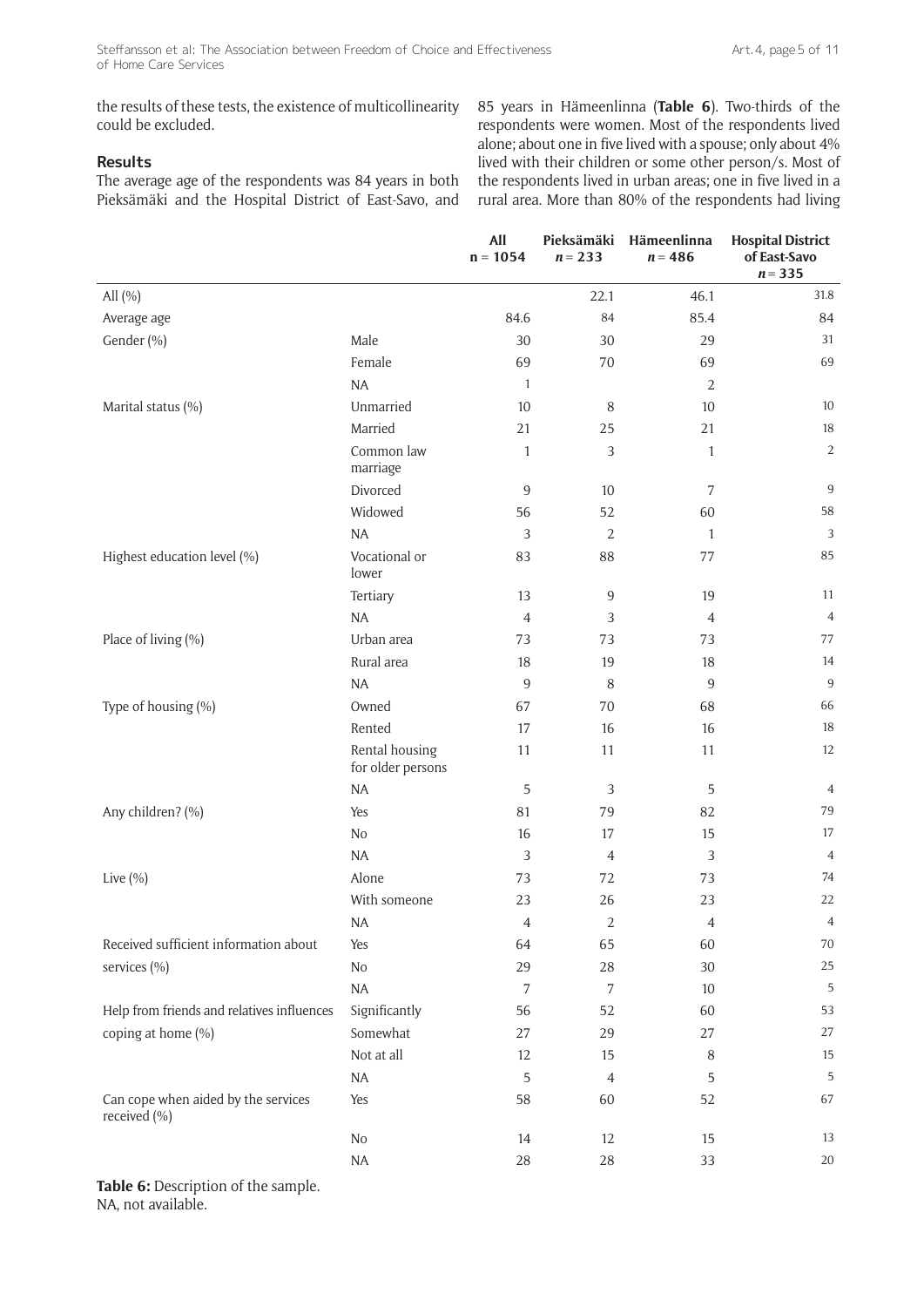children. Over half of the respondents mentioned that help from friends and relatives significantly influences their coping at home. Regardless of the fact that most of the respondents had a vocational education or lower, about four in five said they felt they had sufficient income in relation to their needs. Two-thirds of the respondents considered that they have received enough information about home care services from the organiser of the service.

One-third of respondents had been allowed to choose the time of the care worker's visit (**Table 7**). Almost as much freedom of choice was also offered for choosing the day on which to receive help with house cleaning. Freedom was weakest in regard to choosing one's care worker. As much as two-thirds of the respondents felt that they had had the opportunity to select at least one of these items. The same number of respondents would like to influence the services they receive. However, approximately one in four respondents did not wish to influence the services received.

Regarding the effectiveness of home care, the change in quality of life (social-care-related quality of life gain) was on average 0.17 (**Table 8**). There were differences among the areas and the difference of the mean value of the lowest and highest social-care-related quality-of-life gain was significant (Kruskal–Wallis *p* < 0.05).

#### **Regression analyses**

The first basic model (**Table 9**) included functioning and key variables found in earlier research to be associated with the quality of life of older people. After testing, a total of 15 variables were selected out of the 31 originally in the model. The adjusted coefficient of determination of the model with these variables is 15.4%.

Nine of the examined variables were significantly related to the effectiveness of home care. Using home services for over 12 months showed the strongest association, and using meal services for 4 months or over showed a significant association with the effectiveness of home care. Impairments and need for help showed a strong association as well. One of the five dimensions in the EQ-5D instrument, self-care (ability to wash or dress) was strongly associated with the effectiveness of home care, and problems with normal activities were also selected for the model. The domains of pain/discomfort and anxiety/ depression from the EQ-5D were dropped from the model during the testing procedure. In addition to the above variables, the effectiveness of home care was associated with age and with the situation in which friends and relatives help only slightly or not at all. A significant negative association with the effectiveness of services occurred when a respondent has children.

The first model was extended by adding freedom-ofchoice variables. After testing, a total of 20 variables were selected for the extended model (**Table 10**) containing all five freedom-of-choice variables. The inclusion of freedom-of-choice variables increased the adjusted coefficient of determination by 2%, and the new model explained 17.4% of the change in quality of life.

Of the five freedom-of-choice variables, three were significantly associated with the effectiveness of home care. The relationship is clearest in the case of the possibility to choose meals to one's liking. The other two that showed

|                                                                    |                                       | All<br>$n = 1054$ | Pieksämäki<br>$n = 233$ | Hämeenlinna<br>$n = 486$ | <b>Hospital District</b><br>of East-Savo<br>$n = 335$ |
|--------------------------------------------------------------------|---------------------------------------|-------------------|-------------------------|--------------------------|-------------------------------------------------------|
| Have you been able to choose?                                      | Your care worker?                     | 14                | 19                      | 13                       | 11                                                    |
|                                                                    | The time of the care worker<br>visit? | 34                | 33                      | 33                       | 41                                                    |
|                                                                    | The day to clean your home?           | 31                | 37                      | 30                       | 30                                                    |
|                                                                    | Meals you desire?                     | 20                | 17                      | 22                       | 20                                                    |
|                                                                    | At least one of the above             | 63                | 64                      | 61                       | 67                                                    |
| Would you like to influence the<br>home care services you receive? | Yes                                   | 62                | 57                      | 64                       | 65                                                    |
|                                                                    | N <sub>o</sub>                        | 24                | 30                      | 21                       | 24                                                    |
|                                                                    | <b>NA</b>                             | 14                | 13                      | 15                       | 11                                                    |

**Table 7:** Respondents' experience of their possibility to choose home care services, percentage. NA, not available.

| Area                           |      |      |       | Average Median Std. error of mean |
|--------------------------------|------|------|-------|-----------------------------------|
| Pieksämäki                     | 112. | 0.18 | 0.14  | 0.018                             |
| Hämeenlinna                    | 216  | 0.15 | 0.10  | 0.013                             |
| Hospital District of East-Savo | 189  | 0.20 | 0.16  | 0.015                             |
| Total                          | 517  | O 17 | 0.12. | 0.009                             |

**Table 8:** Change in quality of life in the study areas.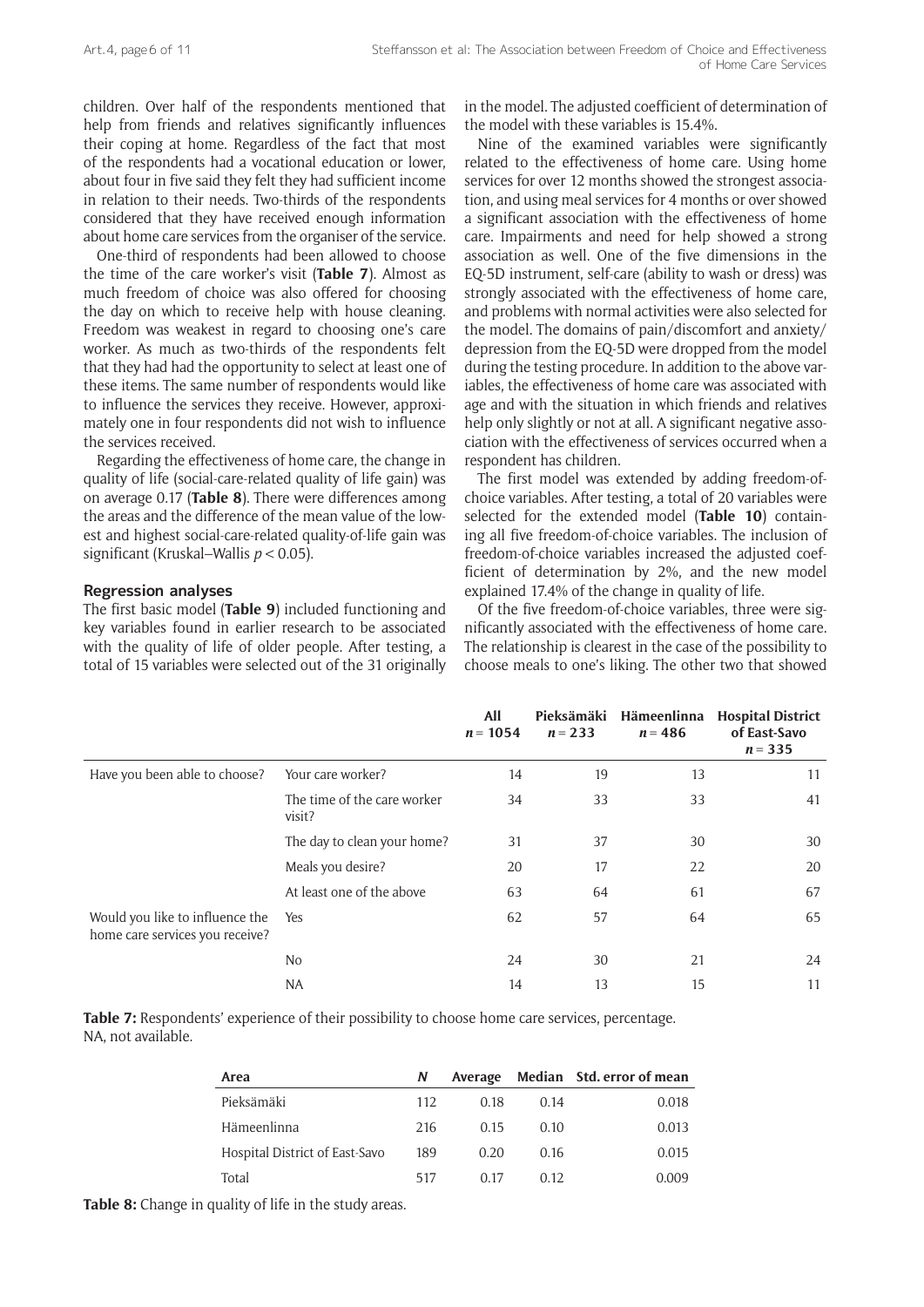|                                                                                | Estimate                   | Std. error | t value  | Pr(> t )   |
|--------------------------------------------------------------------------------|----------------------------|------------|----------|------------|
| (Intercept)                                                                    | $-0.148$                   | 0.087      | $-1.695$ | 0.09       |
| Age                                                                            | 0.002                      | 0.001      | 2.46     | $0.014*$   |
| Tertiary education                                                             | $-0.027$                   | 0.017      | $-1.566$ | 0.118      |
| Rental housing for older persons                                               | 0.026                      | 0.022      | 1.222    | 0.224      |
| Yes, children                                                                  | $-0.039$                   | 0.019      | $-2.039$ | $0.042*$   |
| Live with someone                                                              | $-0.019$                   | 0.016      | $-1.182$ | 0.238      |
| Receive sufficient information about home care services                        | 0.016                      | 0.016      | 1.005    | 0.315      |
| Help by friends or relatives impacts coping at home, slightly or<br>not at all | 0.027                      | 0.014      | 1.967    | $0.05*$    |
| Can cope when aided by the services received                                   | 0.057                      | 0.017      | 3.304    | $0.001**$  |
| Mobility, extreme problems                                                     | $-0.026$                   | 0.02       | $-1.264$ | 0.206      |
| Self-care, some problems                                                       | 0.056                      | 0.016      | 3.46     | $0.001**$  |
| Self-care, extreme problems                                                    | 0.128                      | 0.028      | 4.508    | $0.000***$ |
| Usual activities, some problems or extreme problems                            | 0.032                      | 0.017      | 1.928    | 0.054      |
| Home service, under 12 months                                                  | 0.041                      | 0.02       | 2.066    | $0.039*$   |
| Home service, over 12 months                                                   | 0.079                      | 0.016      | 4.844    | $0.000***$ |
| Meal service, 4 months or over                                                 | 0.053                      | 0.014      | 3.62     | $0.000***$ |
| Multiple R-squared: 0.1682                                                     | Adjusted R-squared: 0.1543 |            |          |            |

**Table 9:** The basic model tested the assumption that the needs brought about by ageing impact quality of life. Signif. Codes. *p* < 0.1, *p* < 0.05, \*\**p* < 0.01, \*\*\**p* < 0.001.

|                                                                                | Estimate                   | Std. error | t value   | Pr(> t )   |
|--------------------------------------------------------------------------------|----------------------------|------------|-----------|------------|
| (Intercept)                                                                    | $-0.105$                   | 0.085      | $-1.2343$ | 0.217      |
| Would you like to influence the services you receive?                          | $-0.017$                   | 0.015      | $-1.1724$ | 0.241      |
| Have been able to choose the care worker                                       | 0.017                      | 0.019      | 0.9012    | 0.368      |
| Have been able to choose the day of the care worker's visit                    | 0.029                      | 0.015      | 1.9973    | $0.046*$   |
| Have been able to choose the day for house cleaning                            | 0.033                      | 0.014      | 2.4273    | $0.015*$   |
| Have been able to choose the desired meal                                      | 0.045                      | 0.016      | 2.7606    | $0.006**$  |
| Age                                                                            | 0.002                      | 0.001      | 2.0104    | $0.045*$   |
| Tertiary education                                                             | $-0.037$                   | 0.017      | $-2.1516$ | $0.032*$   |
| Rental housing for older persons                                               | 0.031                      | 0.021      | 1.4638    | 0.144      |
| Yes, children                                                                  | $-0.039$                   | 0.019      | $-2.0828$ | $0.038*$   |
| Live with someone                                                              | $-0.02$                    | 0.016      | $-1.2419$ | 0.215      |
| Receive sufficient information about home care services                        | 0.004                      | 0.016      | 0.2677    | 0.789      |
| Help by friends or relatives impacts coping at home, slightly or<br>not at all | 0.023                      | 0.014      | 1.6862    | 0.092      |
| Can cope when aided by the services received                                   | 0.048                      | 0.017      | 2.7873    | $0.005**$  |
| Mobility, extreme problems                                                     | $-0.023$                   | 0.02       | $-1.1556$ | 0.248      |
| Self-care, some problems                                                       | 0.051                      | 0.016      | 3.2358    | $0.001**$  |
| Self-care, extreme problems                                                    | 0.12                       | 0.029      | 4.1715    | $0.000***$ |
| Usual activities, some problems or extreme problems                            | 0.026                      | 0.017      | 1.5689    | 0.117      |
| Home service, under 12 months                                                  | 0.04                       | 0.02       | 2.0128    | $0.044*$   |
| Home service, over 12 months                                                   | 0.075                      | 0.017      | 4.5185    | $0.000***$ |
| Meal service, 4 months or over                                                 | 0.052                      | 0.014      | 3.6432    | $0.000***$ |
| Multiple R-squared: 0.1916                                                     | Adjusted R-squared: 0.1735 |            |           |            |

**Table 10:** The extended model tested the assumption that the needs brought about by ageing and freedom of choice would impact quality of life.

Signif. codes. *p* < 0.1, \**p* < 0.05, \*\**p* < 0.01, \*\*\**p* < 0.001.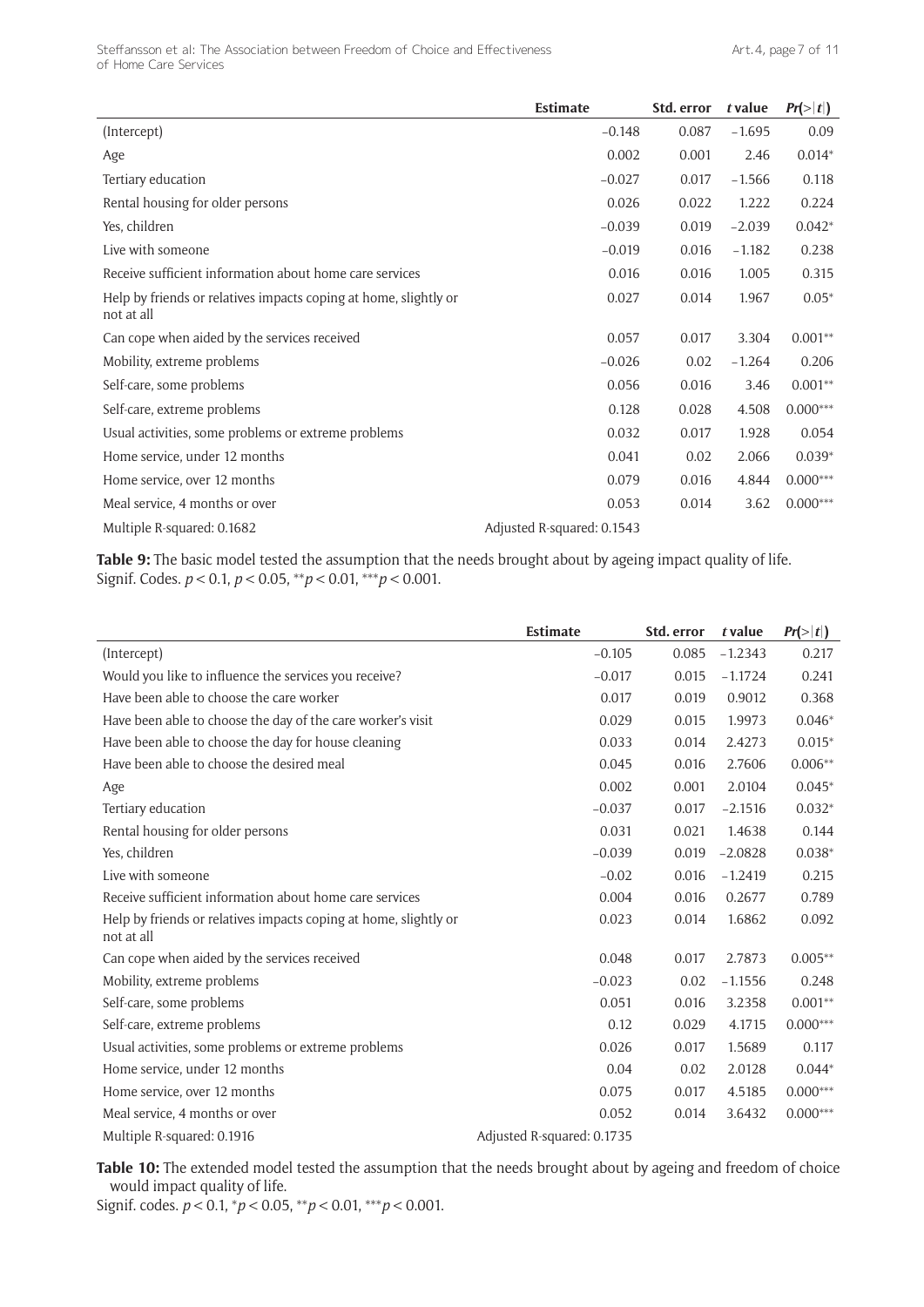significant associations are the possibility to choose the time of the care worker's visit and the possibility to choose the day for housecleaning. Regarding other variables, the picture described by the extended model is quite similar to the first model, with one exception. The extended model had an additional significant negative association: home care is found to be less effective if the respondent has higher education.

## **Discussion**

The purpose of this paper was to study home care clients' freedom to choose their services, as well as the associations between the effectiveness of home care and freedom of choice. Our working hypothesis was that older people want to choose their services. The other hypothesis was that impairments and functioning as well as services compensating for impairments are associated with the effectiveness of home care. We expected that freedom to choose is also associated with effectiveness. The main results of the study supported these hypotheses.

According to the postal survey data from 1054 older recipients of municipal home care in three areas in Finland, more than half reported that they would like to influence the services they received. Nevertheless, only about a third had been allowed to choose the time of the care worker's visit or the cleaning day, and only a fifth the meal of their choice. According to our findings, home care services seem to contribute positively to the respondents' social-care-related quality of life, indicating the effectiveness of the services. There were differences between the study areas, but explanations for these differences were not examined in this study.

Multivariate regression analyses showed that both the service use and impairments were associated with the effectiveness of home care. In addition, freedom of choice showed a positive association with the effectiveness of home care, as expected: each variable measuring choice was associated with the effectiveness of home care. The regression models were constructed in two phases, with both models being significant. The models were capable of explaining the effectiveness of home care rather well. The adjusted coefficients of determination in the models can be considered as reasonable for a study like this. Our results are similar to the findings obtained in other studies [6, 7, 29].

A more striking finding was that almost a quarter of the respondents did not wish to influence the services they received. The respondents' functional ability and cognitive skills may have deteriorated such that they did not want or they did not have the capability to choose. They may also be unaware of the fact that they are entitled to choose or at least to express their opinion [18, 43] or of what the service supply contains. Therefore, information intended for these clients should be communicated to them in different ways in order to account for differences between them [10]. This result emphasises how important the role of the person assessing the service need is to the client's quality of life.

The ASCOT measure used in this study is limited in certain ways. First of all, preference weights are not available for the Finnish population. However, the results ASCOT yielded are similar to those acquired in England. According to results of earlier studies, social services influence the different components of quality of life in different ways [20, 37]. The second limitation is associated with the method of using ASCOT. Although version INT4 was created for interviewing, such that the contents of the questions could be clarified for respondents when needed, they were here used as part of a postal survey. Only about half of the respondents answered adequately enough to enable an evaluation of the service.

In addition, the cross-sectional data used in this study does not allow us to estimate the causal effect of freedom of choice on the effectiveness of service use. Alternative methods, such as for example the instrument variables method or a panel data set with a time variation, would allow a better assessment of the effect of freedom of choice on the effectiveness of home care use.

Our results suggest that freedom of choice is related to the effectiveness of services. If there is a causal relationship between freedom of choice and effectiveness, our main finding is important in considering the planning of the future social services system. One of the goals of current social policy is to find ways to help older persons cope in their own homes for as long as possible. If the effectiveness of home care services is to be improved, actions must be taken and structures must be strengthened to support clients' freedom of choice regarding their services. When service plans are drafted for home care clients, the focus is on their service needs, but it is also possible to improve the effectiveness of home care by observing clients' own wishes.

#### **Conclusion**

The results of this study show that freedom of choice is positively associated with the effectiveness of home care services. However, freedom of choice is not realised for all home care clients. Much remains to be done to improve clients' quality of life and the effectiveness of public home care services. It is important to alter actions and structures in the provision of social welfare so that the voice of older persons would be better heard. Our findings are important in situations where the number of ageing people in home care is increasing, and pressures on society to manage the situation are growing.

### **Competing Interests**

The authors declare that they have no competing interests.

## **Acknowledgements**

This project was funded by the European Regional Development Fund and the Regional Council of South Savo. We are very grateful to all those who participated in the research and are also very grateful to the ASCOT-team, which gave us support in measuring the effectiveness of home care services.

### **Reviewers**

**Dr Steven Keen**, Senior Lecturer in Research, Faculty of Health and Social Sciences, Bournemouth University, UK. **Rose Mari Olsen**, Associate Professor, Centre for Care Research Mid-Norway, Nord University, Namsos, Norway.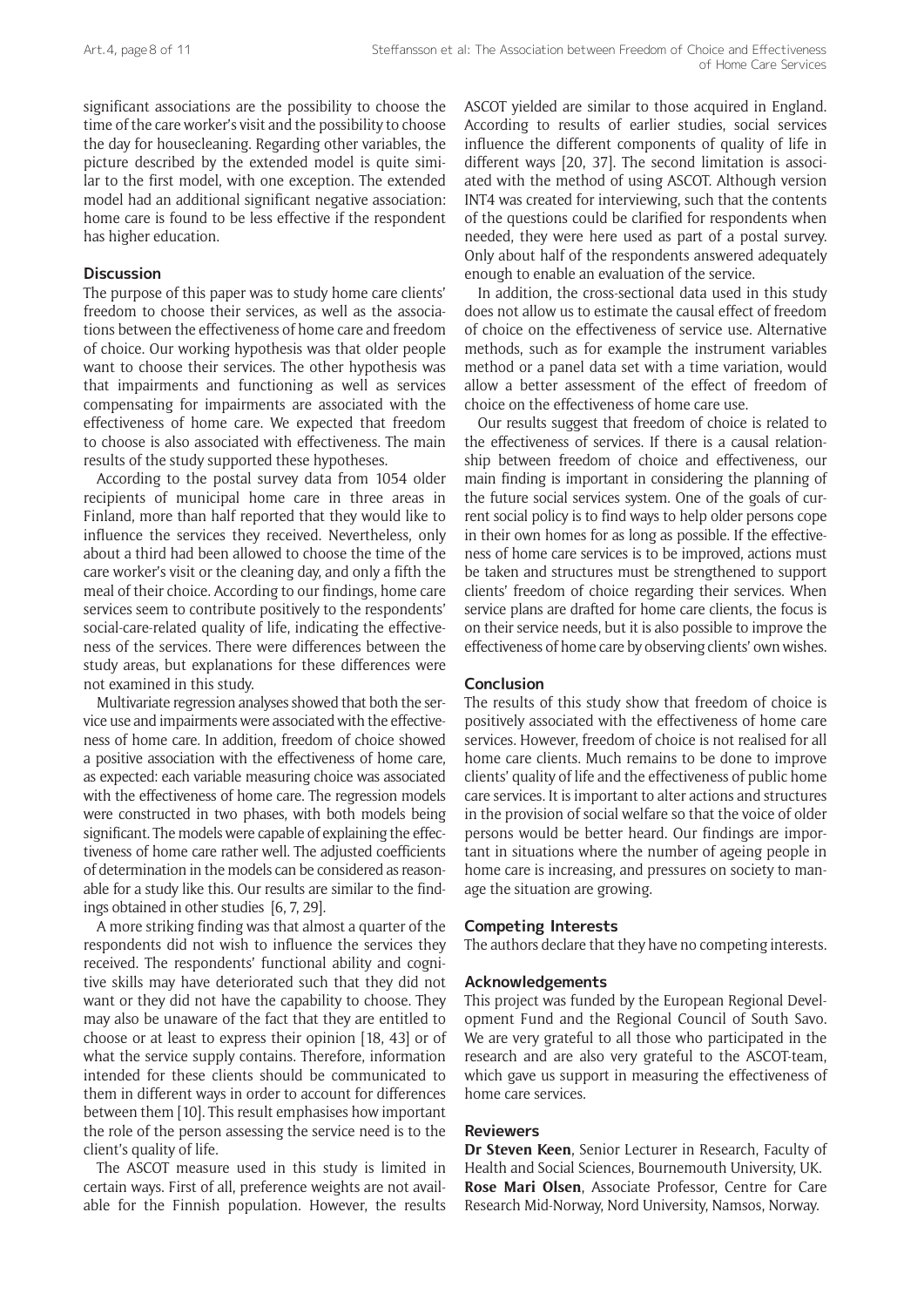## **References**

- 1. **Genet, N, Boerma, WG, Kringos, DS, Bouman, A, Francke, AL, Fagerström, C,** et al. Home care in Europe: a systematic literature review. *BMC Health Services Research*. 2011; 11: 207–21. DOI: [http://](http://dx.doi.org/10.1186/1472-6963-11-207) [dx.doi.org/10.1186/1472-6963-11-207](http://dx.doi.org/10.1186/1472-6963-11-207)
- 2. **Act on Supporting the Functional Capacity of the Older Population and on Social and Health Services for Older Persons 28.12.2012/980.** (cited 2013 Sep 10). Available from: [http://www.](http://www.finlex.fi/en/laki/kaannokset/2012/en20120980) [finlex.fi/en/laki/kaannokset/2012/en20120980.](http://www.finlex.fi/en/laki/kaannokset/2012/en20120980)
- 3. **Boyle, G.** Facilitating choice and control for older people in long-term care. *Health Social Care Community*. 2004; 12(3): 212–20. DOI: [http://dx.doi.](http://dx.doi.org/10.1111/j.1365-2524.2004.00490.x) [org/10.1111/j.1365-2524.2004.00490.x](http://dx.doi.org/10.1111/j.1365-2524.2004.00490.x)
- 4. **Vaarama, M** and **Pieper, R** (eds.). Managing integrated care for older persons. European perspectives and good practices. Stakes and European Health Management Association (EHMA). Vaajakoski, Finland: Gummerus; 2006.
- 5. **Valtonen, H.** Rationaalisen kuluttajan käsite ja kustannus-hyötyajattelu terveystaloustieteessä. [The concept of rational consumer and the cost-benefit thinking in health economics.]. Kuopion yliopiston julkaisuja, alkuperäistutkimukset 2/1987. Kuopio, Finland: Kuopion yliopiston painatuskeskus; 1988. [in Finnish].
- 6. **Walker, A** and **Mollenkopf, H.** International and multidisciplinary perspectives on quality of life in old age: conceptual issues. In Mollenkopf, H and Walker A (Eds.), *Quality of life in old age: international and multi-disciplinary issues*. New York, NY: Springer. 2007; pp. 3–13. DOI: [http://dx.doi.](http://dx.doi.org/10.1007/978-1-4020-5682-6_1) [org/10.1007/978-1-4020-5682-6\\_1](http://dx.doi.org/10.1007/978-1-4020-5682-6_1)
- 7. **Vaarama, M, Luoma, ML, Siljander, E** and **Meriläinen, S.** 80 vuotta täyttäneiden elämänlaatu. [80 – year-olds' quality of life.]. In Vaarama, M, Moisio, P and Karvonen, S (Eds.), *Suomalaisten hyvinvointi 2010*. [Welfare of the Finns in 2010.]. Helsinki, Finland: Yliopistopaino. 2010; pp. 150–167 [in Finnish].
- 8. **Duncan-Myers, AM** and **Huebner, RA.** Relationship between choice and quality of life among residents in long-term-care facilities. *American Journal of Occupational Therapy*. 2000; 54: 504–8. DOI: <http://dx.doi.org/10.5014/ajot.54.5.504>
- 9. **Rabiee, P.** Exploring the relationships between choice and independence: experiences of disabled and older people. *British Journal of Social Work*. 2013; 43(5): 1–17. DOI: [http://dx.doi.org/10.1093/](http://dx.doi.org/10.1093/bjsw/bcs022) [bjsw/bcs022](http://dx.doi.org/10.1093/bjsw/bcs022)
- 10. **Tyrrel, J, Genin, N** and **Myslinski, M.** Freedom of choice and decision-making in health and social care: views of older patients with early stage dementia and their carers. *Dementia*. 2006; 5(4): 479–502. DOI: [http://dx.doi.org/10.1177/](http://dx.doi.org/10.1177/1471301206069915) [1471301206069915](http://dx.doi.org/10.1177/1471301206069915)
- 11. **Beaumont, JM, Kenealy, PM** and **Murrell, RC.** Quality of life (QoL) of the healthy elderly: residential setting and social comparison processes.

End of Award Report Full Research Report project L480254002 to the Economic and Social Research Council. UK: Research councils; 2003.

- 12. **Jakobsen, R** and **Sørlie, V.** Dignity of older people in a nursing home: narratives of care providers. *Nursing Ethics*. 2010; 17(3): 289–300. DOI: [http://](http://dx.doi.org/10.1177/0969733009355375) [dx.doi.org/10.1177/0969733009355375](http://dx.doi.org/10.1177/0969733009355375)
- 13. **Breitholtz, A, Snellman, I** and **Fagerberg, I.** Older people's dependence on caregivers' help in their own homes and their lived experiences of their opportunity to make independent decisions. *International Journal of Older People Nursing*. 2012; 8(2): 139–48. DOI: [http://dx.doi.org/10.1111/](http://dx.doi.org/10.1111/j.1748-3743.2012.00338.x) [j.1748-3743.2012.00338.x](http://dx.doi.org/10.1111/j.1748-3743.2012.00338.x)
- 14. **Vaarama, M, Luoma, ML** and **Ylönen, L.** Ikääntyneiden toimintakyky, palvelut ja koettu elämänlaatu. [Older peoples' functional capacity, services and perceived quality of life.]. In Kautto, M (Ed.), *Suomalaisten hyvinvointi 2006*. [Welfare of the Finns in 2006]. Jyväskylä, Finland: Gummerus; 2006. pp. 104–136 [in Finnish].
- 15. **Berglund, H, Dunér, A, Blomberg, S** and **Kjellgren, K.** Care planning at home: a way to increase the influence of older people? *International Journal of Integrated Care*. 2012; 12: 1–12.
- 16. **Rolss, L, Seymor, JE, Froggatt, KA** and **Hanratty, B.** Older people living alone at the end of life in the UK: research and policy challenges. *Palliative Medicine*. 2010; 25(6): 650–7. DOI: [http://dx.doi.](http://dx.doi.org/10.1177/0269216310373165) [org/10.1177/0269216310373165](http://dx.doi.org/10.1177/0269216310373165)
- 17. **Mitzner, TL, Chen, TL, Kemp, CC** and **Rogers, WA.** Older adults' needs for assistance as a function of living environment. *Proceedings of the Human Factors and Ergonomics Society Annual Meeting*. 2011; 55(1): 152–6. DOI: [http://dx.doi.](http://dx.doi.org/10.1177/1071181311551032) [org/10.1177/1071181311551032](http://dx.doi.org/10.1177/1071181311551032)
- 18. **Baxter, K, Glendinning, C** and **Clarke, S.** Making informed choices in social care: the importance of accessible information. *Health and Social Care in the Community* (Impact Factor: 0.86). 2008; 16(2): 197–207.
- 19. **Babitsch, B, Gohl, D** and **von Lengerke, T.** Rerevisiting Andersen's behavioral model of health services use: a systematic review of studies from 1998–2011. *GMS Psycho-Social-Medicine*. 2012; 9: Doc 11.
- 20. **Malley, JN, Towers, AM, Netten, A, Brazier, JE, Forder, JE** and **Flynn, T.** An assessment of construct validity of the ASCOT measure of social care-related quality of life with older people. *Health and Quality of life Outcomes*. 2012; 10: 21. DOI: [http://dx.doi.](http://dx.doi.org/10.1186/1477-7525-10-21) [org/10.1186/1477-7525-10-21](http://dx.doi.org/10.1186/1477-7525-10-21)
- 21. **Janlöv, AC, Hallberg, IR** and **Petersson, K.** The experience of older people of entering into the phase of asking for public home help – a qualitative study. *International Journal of Social Welfare*. 2005; 14(4): 326–36. DOI: [http://dx.doi.org/10.1111/](http://dx.doi.org/10.1111/j.1369-6866.2005.00375.x) [j.1369-6866.2005.00375.x](http://dx.doi.org/10.1111/j.1369-6866.2005.00375.x)
- 22. **Netten, A.** Overview of outcome measurement for adults using social care services and support. NIHR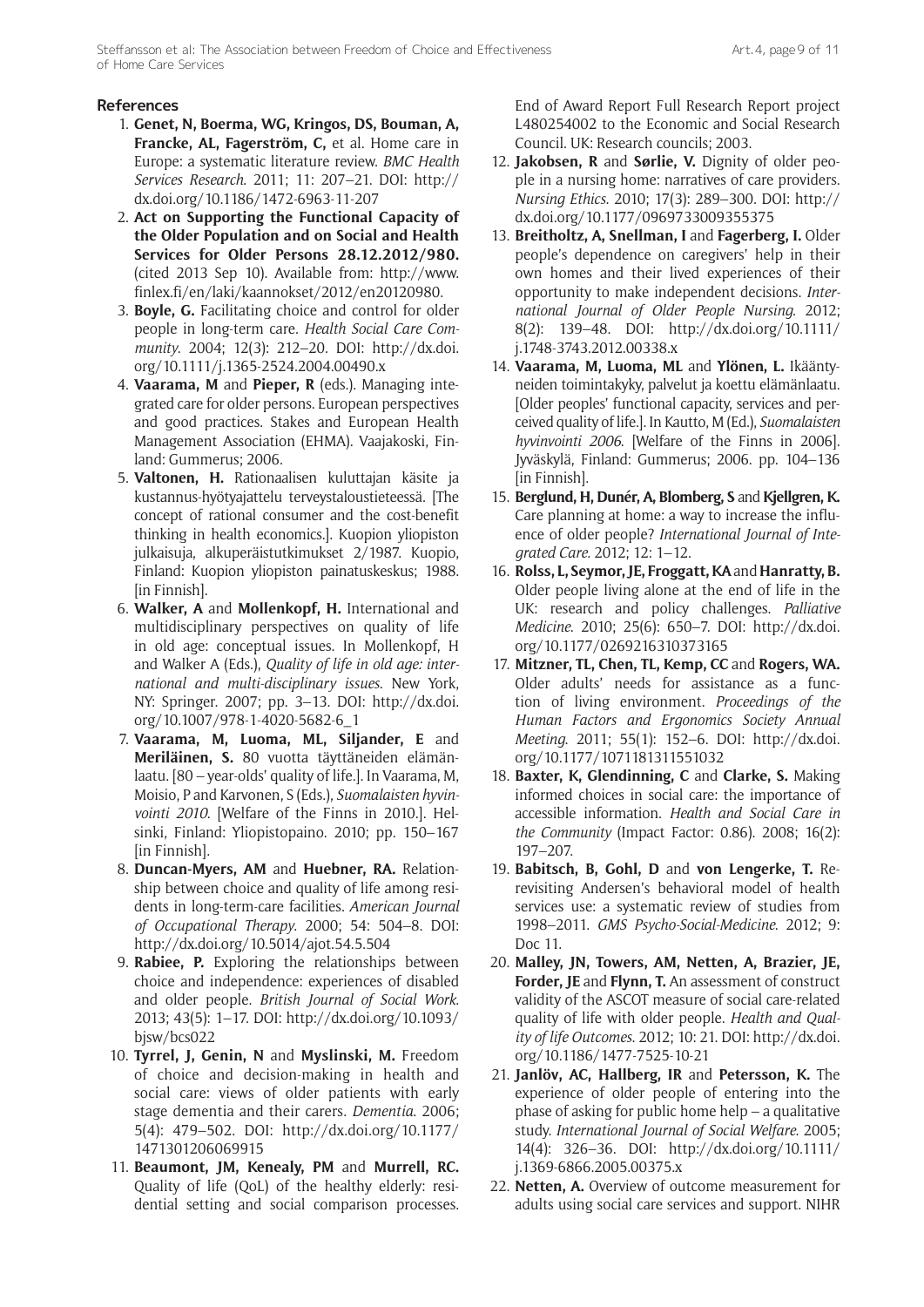School for Social Care Research Methods Review. Methods Review 6. London, UK: National Institute for Health Research; 2011.

- 23. **Sintonen, H** and **Pekurinen, M.** Terveystaloustiede. [Health economics.]. Porvoo, Finland: WSOY; 2006. [in Finnish]
- 24. **Sefton, T, Byford, S, McDaid, D, Hills, J** and **Knapp, M.** Taloudellinen arviointi sosiaalialalla. [Economic evaluation of the social sector.]. FinSoc arviointiraportteja 6/2004. [cited 2014 Jan 26]. Available from: [http://www.sosiaaliportti.fi/File/](http://www.sosiaaliportti.fi/File/b9d1d5b1-535b-4b79-aaeb-17d01897cb7f/taloudellinen_arviointi.pdf) [b9d1d5b1-535b](http://www.sosiaaliportti.fi/File/b9d1d5b1-535b-4b79-aaeb-17d01897cb7f/taloudellinen_arviointi.pdf)- [4b79-aaeb-17d01897cb7f/taloud](http://www.sosiaaliportti.fi/File/b9d1d5b1-535b-4b79-aaeb-17d01897cb7f/taloudellinen_arviointi.pdf)[ellinen\\_arviointi.pdf](http://www.sosiaaliportti.fi/File/b9d1d5b1-535b-4b79-aaeb-17d01897cb7f/taloudellinen_arviointi.pdf) [in Finnish].
- 25. **Schalock, RL.** The concept of quality of life: what we know and do not know. *Journal of Intellectual Disability Research*. 2004; 48(3): 203–16. DOI: [http://](http://dx.doi.org/10.1111/j.1365-2788.2003.00558.x) [dx.doi.org/10.1111/j.1365-2788.2003.00558.x](http://dx.doi.org/10.1111/j.1365-2788.2003.00558.x)
- 26. **Vaarama, M** and **Kaitsaari, T.** Ikääntyneiden toimintakyky ja koettu hyvinvointi. [Older peoples' functional capacity and perceived well-being.]. In Heikkilä, M and Kautto, M (Eds.), *Suomalaisten hyvinvointi 2002*. [Welfare of the Finns in 2002.]. Jyväskylä, Finland: Stakes; 2002. pp. 120–48 [in Finnish].
- 27. **Vaarama, M** and **Ollila, K.** Koettu hyvinvointi ja elämänlaatu kolmannessa iässä. [Perceived wellbeing and quality of life of older people.]. In Moisio, P, Karvonen, S, Simpura, J, Heikkilä, M (Eds.), *Suomalaisten hyvinvointi 2008*. [Welfare of the Finns in 2008.]. Helsinki, Finland: Stakes. 2008; pp. 116–39 [in Finnish].
- 28. **Diener, E** and **Seligman, MEP.** Very happy people. *Psychological Science: A Journal of the American Psychological Society*. 2002; 13(1): 81–4. DOI: [http://](http://dx.doi.org/10.1111/1467-9280.00415) [dx.doi.org/10.1111/1467-9280.00415](http://dx.doi.org/10.1111/1467-9280.00415)
- 29. **Bowling, A.** Quality of life in older age: what older people say. In Mollenkopf, H and Walker, A (Eds.), *Quality of life in old age international and multidisciplinary perspectives*. Social Indicators Research Series Volume 31. Dordrecht, The Netherlands: Springer. 2007; pp. 15–30. DOI: [http://dx.doi.](http://dx.doi.org/10.1007/978-1-4020-5682-6_2) [org/10.1007/978-1-4020-5682-6\\_2](http://dx.doi.org/10.1007/978-1-4020-5682-6_2)
- 30. **Thomé, B, Dykes, AK** and **Rahm Hallberg, I.** Home care with regard to definition, care recipients, content and outcome: systematic literature review. *Journal of Clinical Nursing*. 2003; 12(6): 860–72. DOI: [http://](http://dx.doi.org/10.1046/j.1365-2702.2003.00803.x) [dx.doi.org/10.1046/j.1365-2702.2003.00803.x](http://dx.doi.org/10.1046/j.1365-2702.2003.00803.x)
- 31. **Ministry of Social Affairs and Health.** [webpage on the internet]. [cited 2014 Jan 13; updated 2014 Apr 12]. Available from: [http://www.stm.fi/tiedotteet/](http://www.stm.fi/tiedotteet/kuntainfot/kuntainfo/-/view/1258673) [kuntainfot/kuntainfo/-/view/1258673](http://www.stm.fi/tiedotteet/kuntainfot/kuntainfo/-/view/1258673) [in Finnish].
- 32. **Sosiaalihuoltolaki 17.9.1982/710.** [Social Welfare Act.] [cited 2014 Jun 15]. Available from: [http://](http://www.finlex.fi/fi/laki/ajantasa/1982/19820710) [www.finlex.fi/fi/laki/ajantasa/1982/19820710](http://www.finlex.fi/fi/laki/ajantasa/1982/19820710) [in Finnish].
- 33. **Kansanterveyslaki 28.1.1972/66.** [Primary Health Care Act.] [cited 2014 May 5]. Available from: [http://www.finlex.fi/fi/laki/ajantasa/](http://www.finlex.fi/fi/laki/ajantasa/1972/19720066) [1972/19720066](http://www.finlex.fi/fi/laki/ajantasa/1972/19720066) [in Finnish].
- 34. **Vanhuspalvelut Säännöllinen kotihoito.** [Services for the elderly. Regular Home Care.]. Valtiontalouden tarkastusviraston tuloksellisuustarkastuskertomukset. [Performance Audit reports of the National Audit Office, Finland.] 214/2010. Helsinki, Finland: Edita Prima Oy; 2010 [in Finnish].
- 35. **Netten, A, Beadle-Brown, J, Caiels, J, Forder, J, Malley, J, Smith, N,** et al. Adult Social Care Outcomes Toolkit v2.1: Main guidance, PSSRU Discussion Paper 2716/3. 2011. Canterbury: Personal Social Services Research Unit, University of Kent.
- 36. **Linnosmaa, I** (ed.). Palvelusetelit sosiaalipalveluissa. [Service vouchers in social services.]. Report 53/2012. National Insti-tute for Health and Welfare, Finland. 2012. [cited 2013 Nov 26]. Available from: <https://www.julkari.fi/>[in Finnish].
- 37. **Netten, A, Jones, K, Knapp, M, Fernandez, JL, Challis, D, Glendinning, C**, et al. Personalisation through individual budgets: does it work and for whom? *British Journal of Social Work*. 2012; 42(8): 1556–73. DOI: [http://dx.doi.org/10.1093/bjsw/](http://dx.doi.org/10.1093/bjsw/bcr159) [bcr159](http://dx.doi.org/10.1093/bjsw/bcr159)
- 38. **Callaghan, L** and **Towers, AM.** Feeling control: comparing older people's experiences in different care settings. *Ageing and Society*. 2013; 34(8): 1427–51. [cited 2014 Jan 14]. Available from: [http://journals.](http://journals.cambridge.org/ASO) [cambridge.org/ASO.](http://journals.cambridge.org/ASO)
- 39. **Process and methods guides, developing NICE guidelines: the manual.** [Published 2014 Oct 31; updated 2015 Jul 22]. pp. 144–5. [cited 2015 Now 27]. Available from: [https://www.nice.org.uk/article/](https://www.nice.org.uk/article/pmg20/resources/non-guidance-developing-nice-guidelines-the-manual-pdf) [pmg20/resources/non-guidance-developing](https://www.nice.org.uk/article/pmg20/resources/non-guidance-developing-nice-guidelines-the-manual-pdf)[nice-guidelines-the-manual](https://www.nice.org.uk/article/pmg20/resources/non-guidance-developing-nice-guidelines-the-manual-pdf)-pdf.
- 40. **ASCOT, adult social care outcomes toolkit.** [webpage on the internet]. [cited 2013 Sep 25]. Available from: [http://www.pssru.](http://www.pssru)[ac.uk/ascot/](http://www.pssru.ac.uk/ascot/).
- 41. **Wittenberg, A** and **Clark, M.** Adult Social Care: Summary of the Research Plans of the Department of Health Policy Research Units and the Commissioned Research of the NIHR School for Social Care Research. Policy Innovation Research Unit. London, UK: National Institute for Health Research; 2013.
- 42. **EuroQol Group. EuroQol.** 2014. [webpage on the internet]. [cited 2014 May 16; updated 2013 Nov 13]. Available from[: http://]( http:/)[www.euroqol.org/](http://www.euroqol.org/).
- 43. **Glendinning, C, Challis, D, Fernandez, J, Jacobs, S, Jones, K, Knapp, M, et al.** Evaluation of the individual budgets pilot pro-gramme: final report, York: Social Policy Research Unit, University of York; 2008.